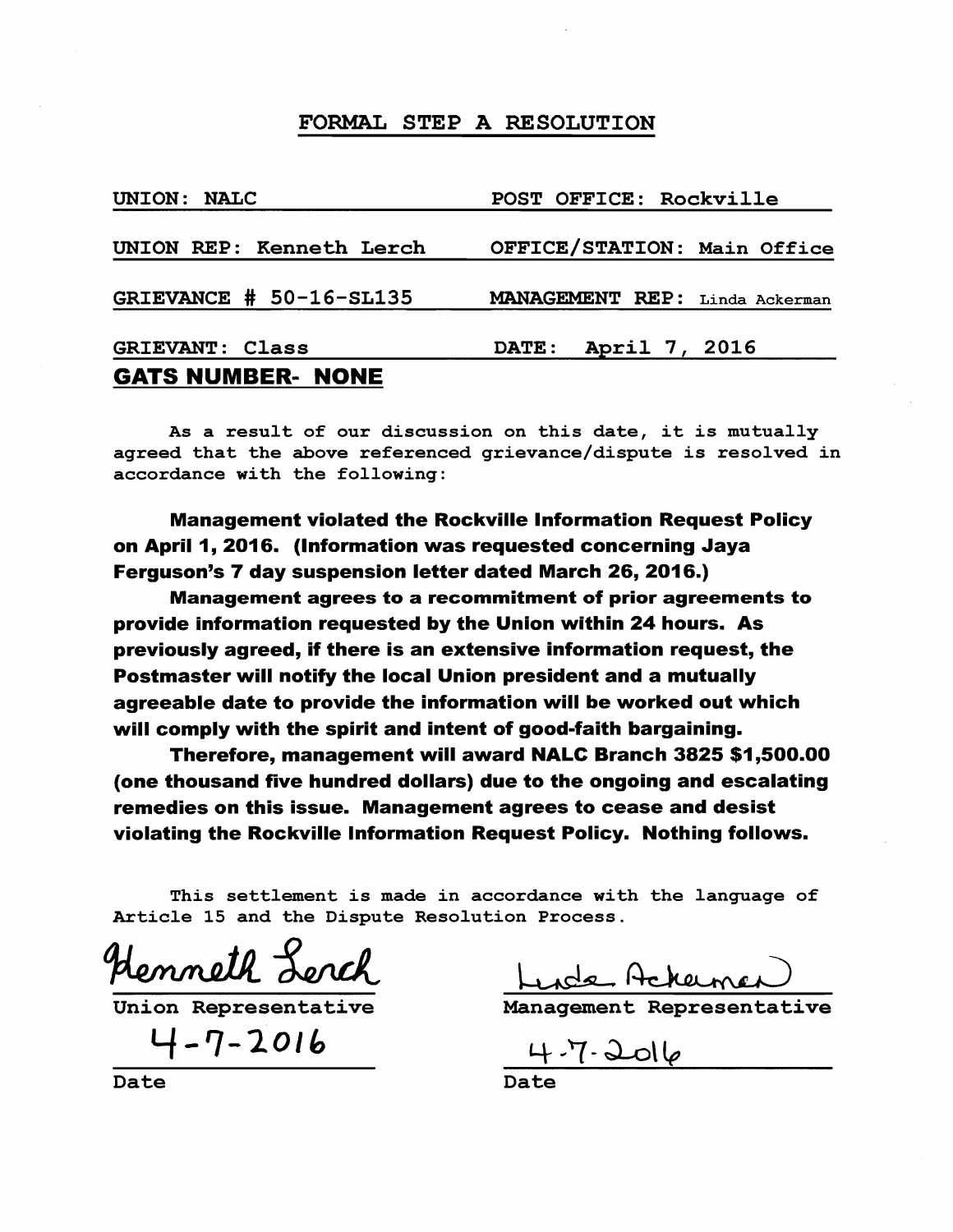| UNION: NALC              | POST OFFICE: Rockville         |
|--------------------------|--------------------------------|
| UNION REP: Kenneth Lerch | OFFICE/STATION: Main Office    |
| GRIEVANCE # 50-16-SL137  | MANAGEMENT REP: Linda Ackerman |
| <b>GRIEVANT: Class</b>   | DATE: April 7, 2016            |
| <b>GATS NUMBER- NONE</b> |                                |

As a result of our discussion on this date, it is mutually agreed that the above referenced grievance/dispute is resolved in accordance with the following:

Management violated the Rockville Information Request Policy on March 17, 2016.

Management agrees to a recommitment of prior agreements to provide information requested by the Union within 24 hours. As previously agreed, if there is an extensive information request, the Postmaster will notify the local Union president and a mutually agreeable date to provide the information will be worked out which will comply with the spirit and intent of good-faith bargaining.

Therefore, management will award NALC Branch 3825 \$1,500.00 (one thousand five hundred dollars) due to the ongoing and escalating remedies on this issue. Management agrees to cease and desist violating the Rockville Information Request Policy. Nothing follows.

This settlement is made in accordance with the language of Article 15 and the Dispute Resolution Process.

Henneth Lerch

*4-7-101"* 

Menneur auch<br>Union Representative Management Representative

Date Date Date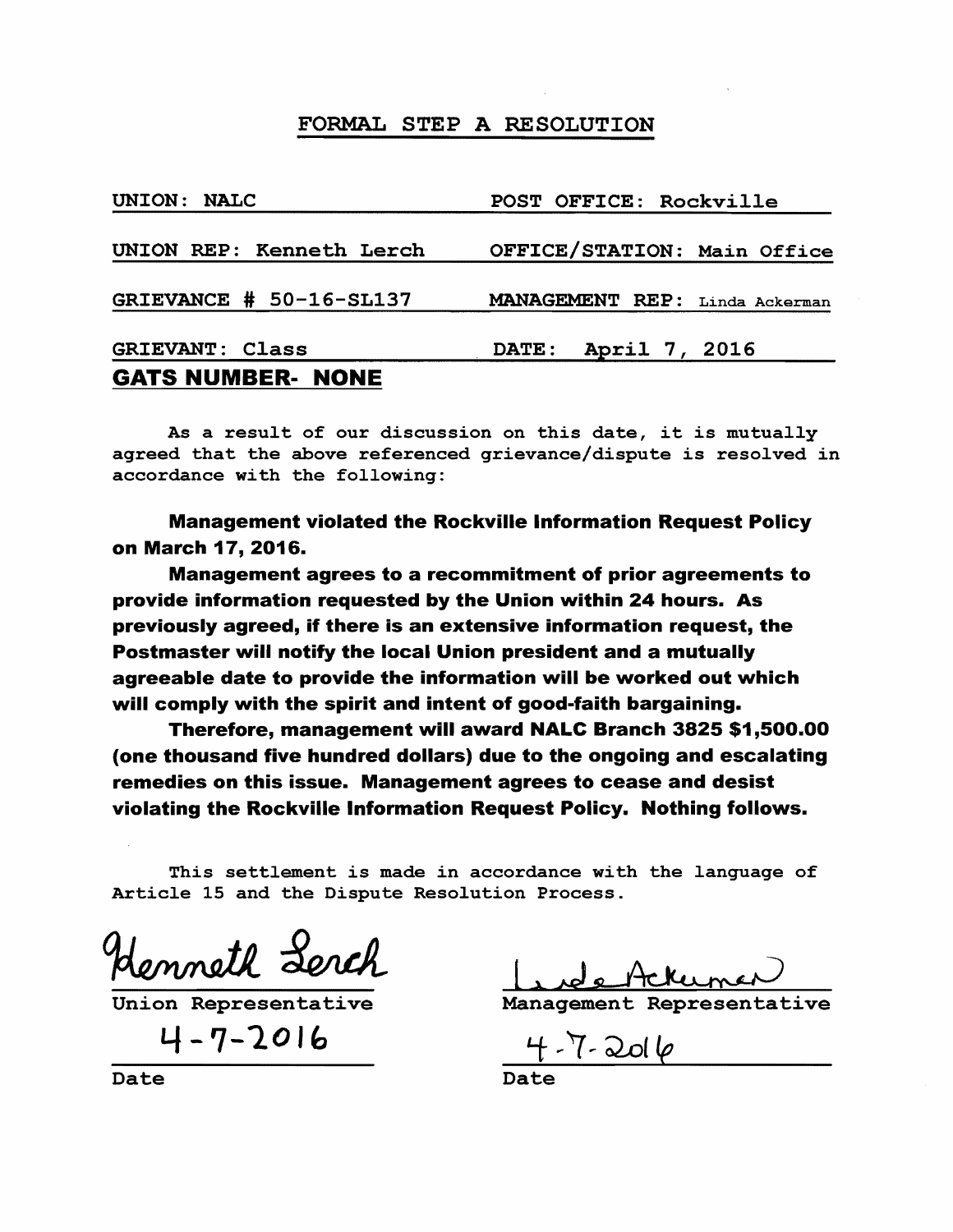| UNION: NALC              | POST OFFICE: Rockville         |
|--------------------------|--------------------------------|
| UNION REP: Kenneth Lerch | OFFICE/STATION: Main Office    |
| GRIEVANCE # 50-16-SL44   | MANAGEMENT REP: Linda Ackerman |
| <b>GRIEVANT: Class</b>   | DATE: April 7, 2016            |
| <b>GATS NUMBER- NONE</b> |                                |

As a result of our discussion on this date, it is mutually agreed that the above referenced grievance/dispute is resolved in accordance with the following:

Management violated the Rockville Information Request Policy on January 20, 2016.

Management agrees to a recommitment of prior agreements to provide information requested by the Union within 24 hours. As previously agreed, if there is an extensive information request, the Postmaster will notify the local Union president and a mutually agreeable date to provide the information will be worked out which will comply with the spirit and intent of good-faith bargaining.

Therefore, management will award NALC Branch 3825 \$1,500.00 (one thousand five hundred dollars) due to the ongoing and escalating remedies on this issue. Management agrees to cease and desist violating the Rockville Information Request Policy. Nothing follows.

This settlement is made in accordance with the language of Article 15 and the Dispute Resolution Process.

Henneth Lerch

Union Represent

 $4 - 7 - 2016$ 

Lida Acherman)

Management Representative

 $\frac{4-7-2016}{\text{Date}}$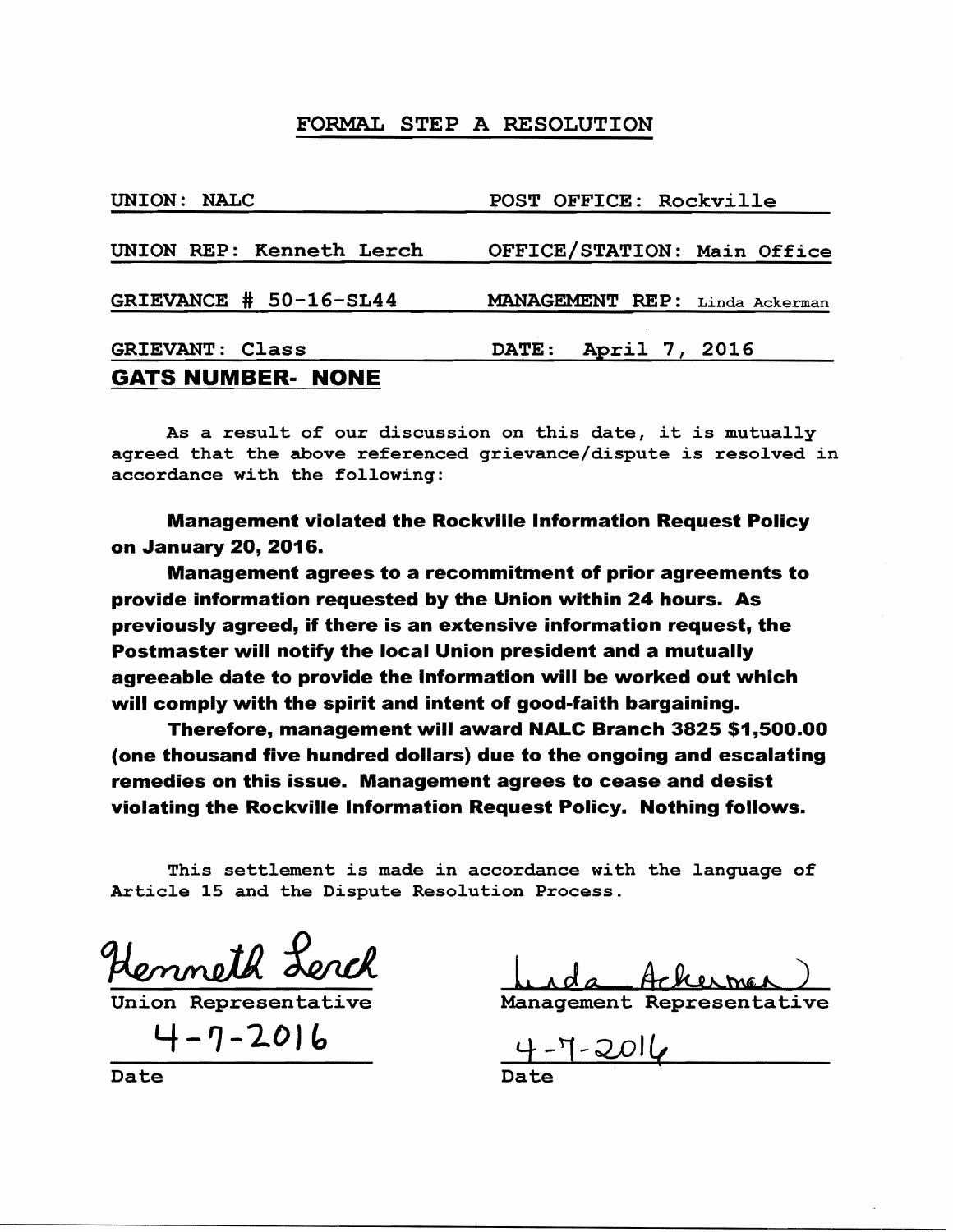| UNION: NALC              | POST OFFICE: Rockville         |
|--------------------------|--------------------------------|
| UNION REP: Kenneth Lerch | OFFICE/STATION: Main Office    |
| GRIEVANCE # 50-16-SL36   | MANAGEMENT REP: Linda Ackerman |
| <b>GRIEVANT: Class</b>   | DATE: April 7, 2016            |
| <b>GATS NUMBER- NONE</b> |                                |

As a result of our discussion on this date, it is mutually agreed that the above referenced grievance/dispute is resolved in, accordance with the following:

Management violated the Rockville Information Request Policy on February 23, 2016.

Management agrees to a recommitment of prior agreements to provide information requested by the Union within 24 hours. As previously agreed, if there is an extensive information request, the Postmaster will notify the local Union president and a mutually agreeable date to provide the information will be worked out which will comply with the spirit and intent of good-faith bargaining.

Therefore, management will award NALC Branch 3825 \$1,500.00 (one thousand five hundred dollars) due to the ongoing and escalating remedies on this issue. Management agrees to cease and desist violating the Rockville Information Request Policy. Nothing follows.

This settlement is made in accordance with the language of Article 15 and the Dispute Resolution Process.

Henneth Lerch

 $\frac{4-7-2016}{\text{Date}}$  4.7.2016  $4 - 7 - 2016$ 

Mennell derch Lide Achemen